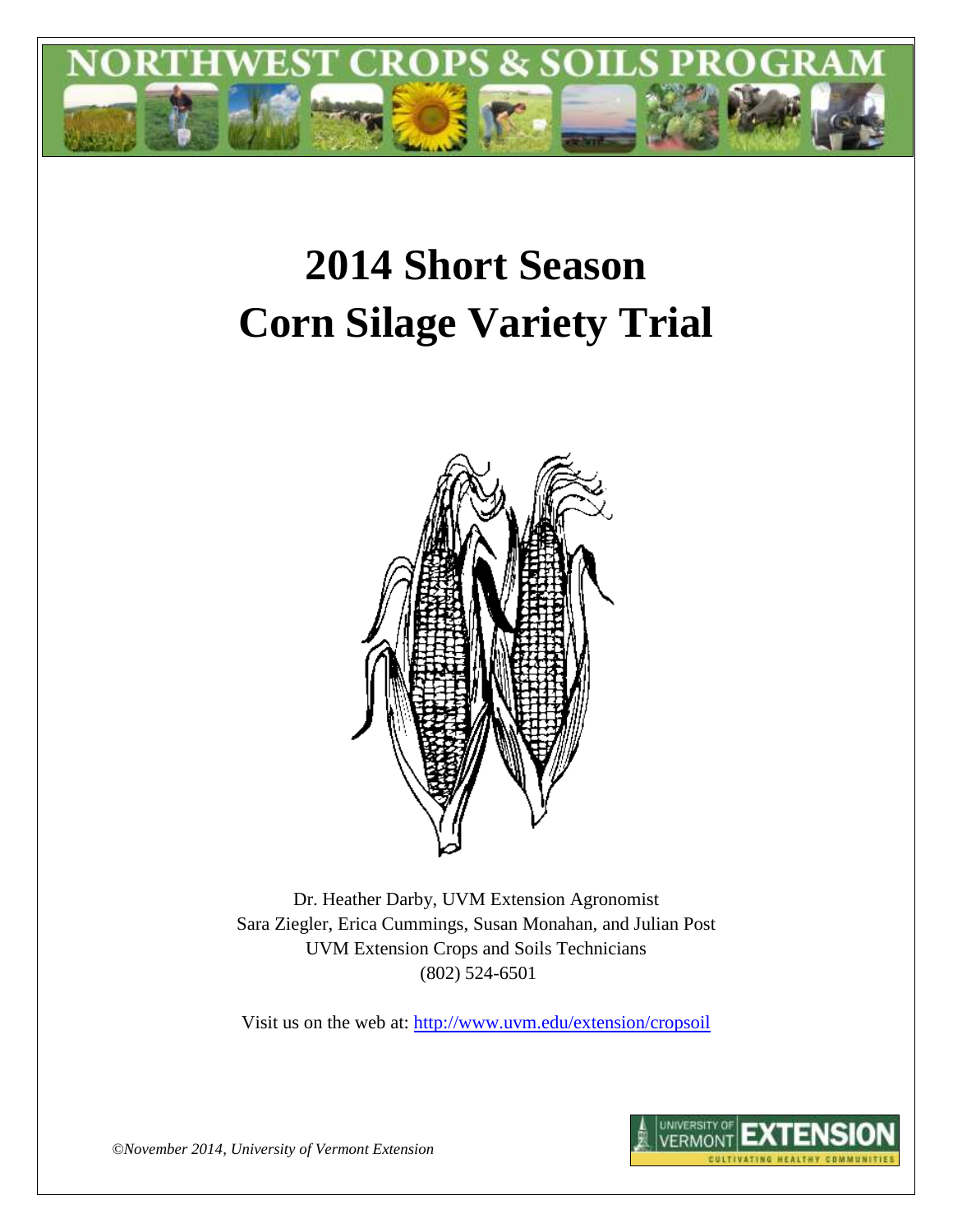#### **2014 SHORT SEASON CORN SILAGE VARIETY TRIAL Heather Darby, University of Vermont Extension [heather.darby\[at\]uvm.edu](mailto:heather.darby@uvm.edu?subject=2012%20Short%20Season%20Corn%20Report)**

In 2014, the University of Vermont Extension Northwest Crops and Soils Team evaluated yield and quality of short season corn silage varieties at Borderview Research Farm in Alburgh, VT. While short season corn is an obvious choice in areas that accumulate fewer Growing Degree Days (GDDs), it also has a place in longer season areas. Growing a shorter season variety can allow for more time in the fall to adequately prepare the soil for winter by applying manure and planting cover crops, thereby minimizing nutrient and soil losses. In addition to these benefits, past UVM Extension variety trials have shown that many of these shorter season corn varieties can have comparable yield and quality to longer season corn varieties. It is important to remember that the data presented in this report are from a single year. Hybrid-performance data from additional tests over several years should be compared when making varietal selections.

## **MATERIALS AND METHODS**

Several seed companies submitted varieties for evaluation (Table 1). Twenty-nine corn varieties were evaluated, ranging in relative maturity (RM) from 77 to 95 days. Details for the varieties including company, their traits, and RM are listed in Table 2.

**Table 1. Participating companies and local contact information.**

| <b>Dekalb</b>    | <b>Mycogen</b>   | <b>Pioneer</b> | <b>Prairie Hybrids</b> |
|------------------|------------------|----------------|------------------------|
| Klaus Busch      | Claude Fortin    | Bourdeau Bros. | Rodney Hostetler       |
| Knox, NY         | Highgate, VT     | Sheldon, VT    | Deer Grove, IL         |
| $(518)$ 320-2462 | $(802)$ 363-2803 | (802) 933-2277 | $(815)438-7815$        |

| <b>Seedway</b>     | <b>Albert</b><br><b>Lea/Viking</b> | <b>T.A. Seeds</b> | <b>Syngenta</b>      |
|--------------------|------------------------------------|-------------------|----------------------|
| Ed Schillawski     | Mac Ehrhardt                       | Cory Chelko       | <b>Alvin Winslow</b> |
| Shoreham, VT       | Albert Lea, MN                     | Jersey Shore, PA  | New Glouster, ME     |
| $(802) 897 - 2281$ | $(507)$ 383-1070                   | $(866)$ 813-7333  | $(207)$ 740-8248     |

| Table 2. 2014 Short season silage corn varieties evaluated in Alburgh, VT. |  |
|----------------------------------------------------------------------------|--|
|----------------------------------------------------------------------------|--|

| <b>Variety</b> | Company             | <b>Traits</b>      | RM |
|----------------|---------------------|--------------------|----|
| 10-92 LFY      | Albert Lea / Viking | nonGMO, Leafy      | 92 |
| DKC 34-82      | Dekalb              | <b>GENVT2P RIB</b> | 84 |
| DKC 38-04      | Dekalb              | <b>GENSS RIB</b>   | 88 |
| DKC 39-07      | Dekalb              | <b>GENVT2P RIB</b> | 89 |
| DKC 39-27      | Dekalb              | <b>GENSS RIB</b>   | 89 |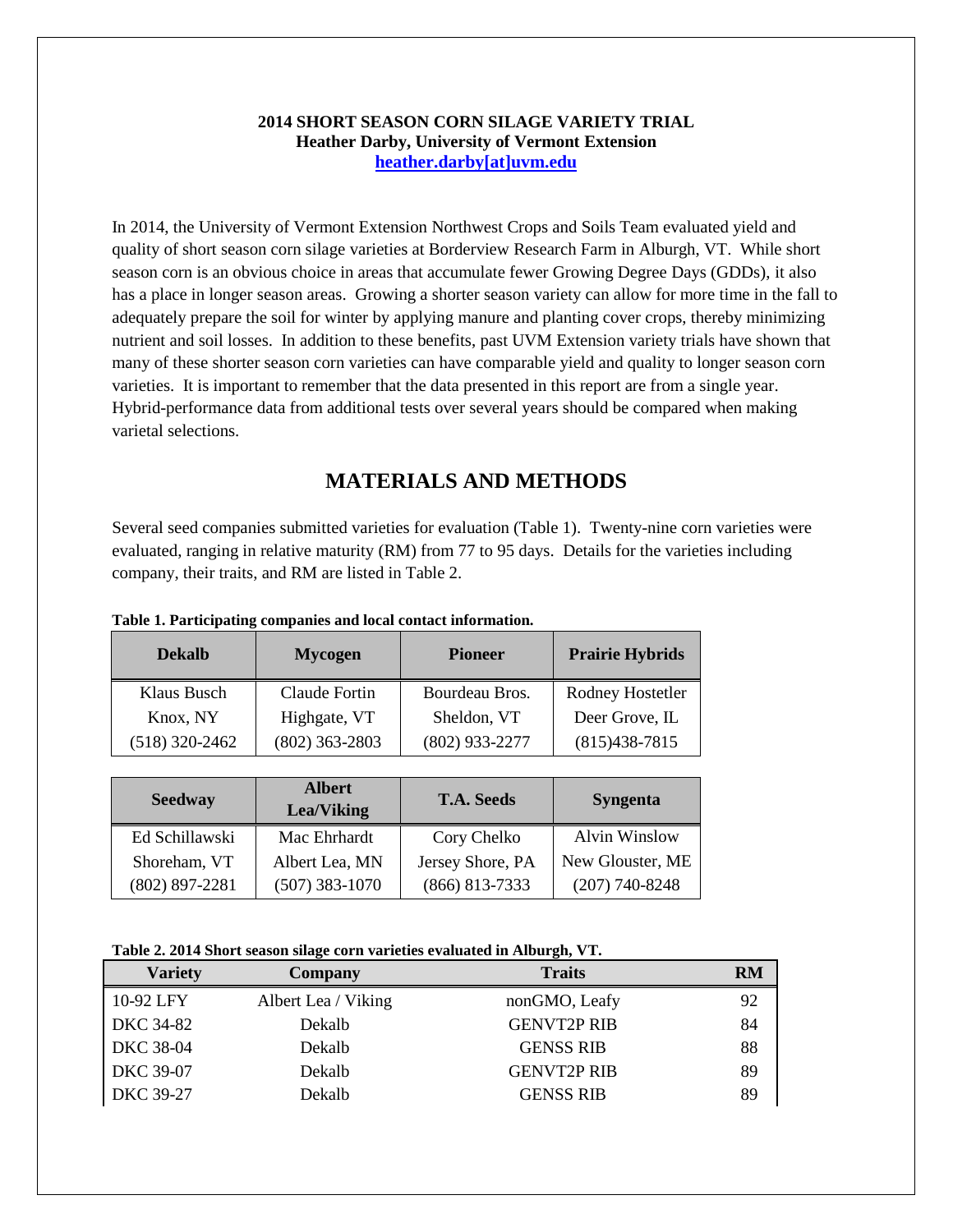| DKC 41-32        | Dekalb          | <b>GENSS RIB</b>                  | 91     |
|------------------|-----------------|-----------------------------------|--------|
| DKC 42-36        | Dekalb          | <b>GENSS RIB</b>                  | 92     |
| <b>DKC</b> 43-10 | Dekalb          | <b>GENSS RIB</b>                  | 93     |
| <b>DKC</b> 44-13 | Dekalb          | <b>GENSS RIB</b>                  | 94     |
| EX0174           | Prairie Hybrids | nonGMO                            | 90     |
| <b>EX4548</b>    | Prairie Hybrids | nonGMO                            | 95     |
| N20Y-3220        | Syngenta        | Agristure Viptera 3220 E-Z Refuge | 85     |
| N29T-3220        | Syngenta        | Agristure Viptera 3220 E-Z Refuge | 91     |
| P8639AM          | Pioneer         | AM,LL, RR2                        | 86     |
| P9188AMX         | Pioneer         | AMX, LL, RR2                      | 91     |
| SG1922-3011A     | Syngenta        | Agrisure Artesian 3011A           | 84     |
| SH2642-3111      | Syngenta        | Agrisure Viptera 3111             | 90     |
| SI3232-3110      | Syngenta        | Agrisure Viptera 3110             | 95     |
| SW1964GT         | Seedway         | <b>GT</b>                         | $77\,$ |
| SW1994GT         | Seedway         | <b>GT</b>                         | 80     |
| SW2901L          | Seedway         | Leafy                             | 88     |
| <b>SW3254RR</b>  | Seedway         | RR <sub>2</sub>                   | 90     |
| SW330IL          | Seedway         | nonGMO                            | 93     |
| <b>SW3754RR</b>  | Seedway         | <b>RR</b>                         | 93     |
| T21115RR         | Mycogen         | <b>RR</b>                         | 89     |
| TA304-02ND       | T.A. Seeds      | RR <sub>2</sub>                   | 89     |
| TA333-28         | T.A. Seeds      | SSX, RIB Complete                 | 91     |
| <b>TMF2Q309</b>  | Mycogen         | RA, SSX, LL, RR2                  | 91     |
| <b>TMF2R196</b>  | Mycogen         | RR <sub>2</sub>                   | 85     |

Agrisure Artesian 3011A- protection from corn borer and corn rootworm, Agrisure Artesian drought tolerance and herbicide tolerance Agrisure Viptera 3110- Agrisure Viptera trait for broad spectrum insect control + Agrisure GT/CB/LL trait stack for herbicide tolerance Agrisure Viptera 3111- Agrisure 3000GT + Agrisure Viptera trait for broad spectrum insect control and glyphosate tolerance

Agristure Viptera 3220 E-Z Refuge- herbicide tolerance, protection from lepidopterans and corn borer, refuge seed mixed in bag AM - Optimum® AcreMax® Insect Protection system with YGCB, HX1, LL, RR2. Contains a single-bag integrated refuge solution for aboveground insects.

AMX - Optimum® AcreMax® Xtra Insect Protection system with YGCB, HXX, LL, RR2. Contains a single-bag integrated refuge solution for above- and below-ground insects.

CM250-CruiserMaxx®Corn250

GENSS RIB- Genuity® SmartStax®RIB Complete® provides broad spectrum protection against corn earworm and other ear-feeding insects as well as fall armyworm, European corn borer, and corn earworm with multiple modes of action; glyphosate herbicide tolerance ((Roundup Ready®, Touchdown®) and glufosinate-ammonium (LibertyLink®)). Bags of this seed also contain refuge seed mixed in eliminating the need for a separate refuge (Refuge-in-bag).

GENVT2P RIB - Genuity® VT Double PRO™ RIB Complete® provides protection against corn earworm and other ear-feeding insects as well as fall armyworm, European corn borer, and corn earworm. Bags of this seed also contain refuge seed mixed in, eliminating the need for a separate refuge (Refuge-in-bag).

GT – Glyphosate tolerant.

Herculex $^{\circledR}$  I- insect protection from corn borer, cutworm, armyworm and more

Leafy - Conventional hybrid.

LL – Glufosinate-ammonium herbicide (LibertyLink®) tolerant.

RA- Refuge Advanced® contains refuge seed mixed in with hybrid seed eliminating the need to plant a separate refuge.

RR – Roundup Ready corn is glyphosate herbicide (Roundup®) tolerant.

RR2 – Roundup Ready corn is glyphosate herbicide (Roundup®, Touchdown®) tolerant.

SSX – SmartStax corn provides a broad spectrum of insect control, using multiple modes of action, as well as glyphosate herbicide (Roundup Ready®, Touchdown®) and glufosinate-ammonium (LibertyLink®) tolerance.

The soil type at the Alburgh location was a Covington silt clay loam (Table 3). The seedbed was spring disked followed by spike tooth harrow. The previous crop was sunflower and silage corn. Starter fertilizer (10-20-20) was applied at a rate of 250 lbs per acre. Plots were 30' long and consisted of two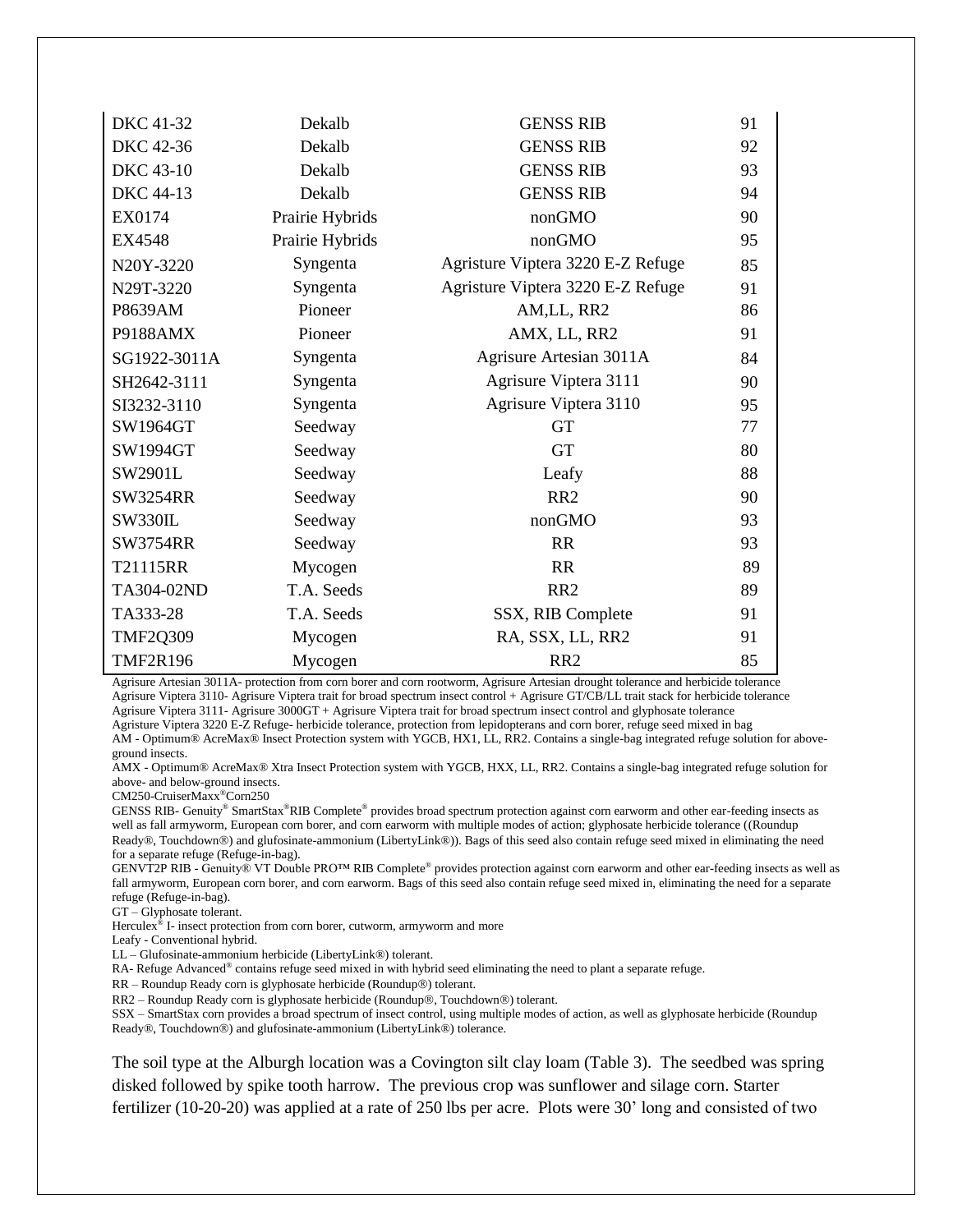rows spaced at 30 inches planted with a John Deere 1750 planter on 21-May. The seeding rate was 34,000 seeds per acre. The plot design was a randomized complete block with three replications and twenty-nine varieties as treatments. On 5-Jun Lumax (S-metolachlor, atrazine, and mesotrione) and Accent (Nicosulfuron) were sprayed at 3 quarts per acre and .33 oz. per acre respectively for post emergence for weed control. Urea (46-0-0) was side-dressed at a rate of 200 lbs per acre on 2-Jul.

|                    | <b>Borderview Research Farm</b>     |
|--------------------|-------------------------------------|
|                    | Alburgh, VT                         |
| Soil type          | Covington silt clay loam 0-3% slope |
| Previous crop      | Sunflower and silage corn           |
| Row width (in.)    | 30                                  |
| Planting date      | $21$ -May                           |
| Harvest date       | $22$ -Sep; 6-Oct                    |
| Tillage operations | Spring disk, spike tooth harrow     |
| Starter fertilizer | 250 lbs ac <sup>-1</sup> 10-20-20   |
| Sidedress          | 200 lbs $ac^{-1}$ 46-0-0            |

| Table 3. 2014 short season corn trial specifics for Alburgh, VT. |  |  |  |  |  |  |  |  |  |
|------------------------------------------------------------------|--|--|--|--|--|--|--|--|--|
|------------------------------------------------------------------|--|--|--|--|--|--|--|--|--|

Prior to corn harvest, plot populations were counted. On 22-Sep the corn was harvested with a John Deere 2-row chopper, and the forage wagon was weighed on a scale. A subsample of the harvested material was collected and dried. These samples were then ground through a Wiley mill (2mm screen), and then through a UDY Corporation cyclone sample mill (1mm screen). The samples were then analyzed using the FOSS NIRS (near infrared reflectance spectroscopy) DS2500 Feed and Forage analyzer for crude protein (CP), starch, acid detergent fiber (ADF), neutral detergent fiber (NDF), 30-hour digestible NDF (NDFD), non-structural carbohydrates (NSC), total digestible nutrients (TDN), and milk per ton. Dry matter yields were calculated and then adjusted to 35% dry matter.

The bulky characteristics of forage come from fiber. Forage feeding values are negatively associated with fiber since the less digestible portions of plants are contained in the fiber fraction. The detergent fiber analysis system separates forages into two parts: cell contents, which include sugars, starches, proteins, non-protein nitrogen, fats and other highly digestible compounds; and the less digestible components found in the fiber fraction. The total fiber content of forage is contained in the neutral detergent fiber (NDF). This fraction includes cellulose, hemicellulose, and lignin. Because these components are associated with the bulkiness of feeds, NDF is closely related to feed intake and rumen fill in cows. Recently, forage testing laboratories have begun to evaluate forages for NDF digestibility (NDFD). NDFD is the percent of NDF that is digestible in 30 hours. Evaluation of forages and other feedstuffs based on NDFD is being conducted to strengthen prediction of feed energy content and animal performance. Research has demonstrated that lactating dairy cows will eat more dry matter and produce more milk when fed forages with optimum NDFD. Forages with increased NDFD will result in higher energy values and, perhaps more importantly, increased forage intakes. Forage NDFD can range from 20 – 80% NDF.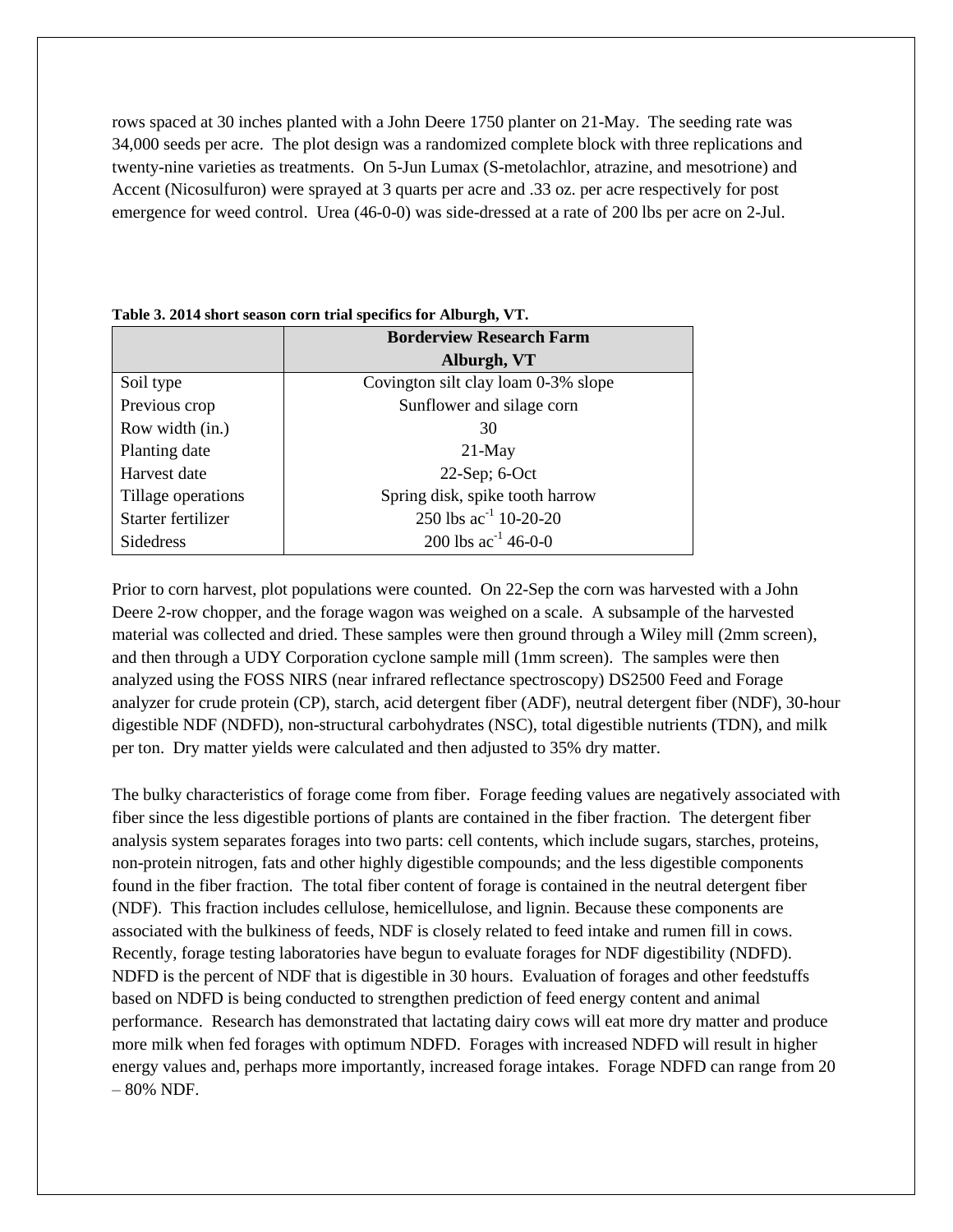Net energy of lactation ( $NE<sub>L</sub>$ ) is calculated based on concentrations of NDF and ADF. NE<sub>L</sub> can be used as a tool to determine the quality of a ration. However, it should not be considered the sole indicator of the quality of a feed as  $NE<sub>L</sub>$  is affected by the quantity of a cow's dry matter intake, the speed at which her ration is consumed, the contents of the ration, feeding practices, the level of her production, and many other factors. Most labs calculate  $NE<sub>L</sub>$  at an intake of three times maintenance. Starch can also have an effect on  $NE<sub>L</sub>$ , where the greater the starch content, the higher the  $NE<sub>L</sub>$  (measured in Mcal per pound of silage), up to a certain point. High grain corn silage can have average starch values exceeding 40%, although levels greater than 30% are not considered to affect energy content and might in fact have a negative impact on digestion. Starch levels vary from field to field, depending on growing conditions and variety.

Non-structural Carbohydrate (NSC) are simple carbohydrates, such as starches and sugars, stored inside the cell that can be rapidly and easily digested by the animal. NSC is considered to serve as a readily available energy source and should be in the 30-40% range, on a dry matter basis.

Total digestible nutrients (TDN) report the percentage of digestible material in silage. Total digestible nutrients are calculated from ADF and express the differences in digestible material between silages.

Milk per ton measures the pounds of milk that could be produced from a ton of silage. This value is generated by approximating a balanced ration meeting animal energy, protein, and fiber needs based on silage quality. The value is based on a standard cow weight and level of milk production. Milk per acre is calculated by multiplying the milk per ton value by silage dry matter yield. Therefore, milk per ton is an overall indicator of forage quality and milk per acre an indicator of forage yield and quality. Milk per ton and milk per acre calculations provide relative rankings of forage samples, but should not be considered as predictive of actual milk responses in specific situations for the following reasons:

- 1) Equations and calculations are simplified to reduce inputs for ease of use,
- 2) Farm to farm differences exist,
- 3) Genetic, dietary, and environmental differences affecting feed utilization are not considered.

Yield data and stand characteristics were analyzed using mixed model analysis using the mixed procedure of SAS (SAS Institute, 1999). Replications within trials were treated as random effects, and hybrids were treated as fixed. Hybrid mean comparisons were made using the Least Significant Difference (LSD) procedure when the F-test was considered significant  $(p<0.10)$ .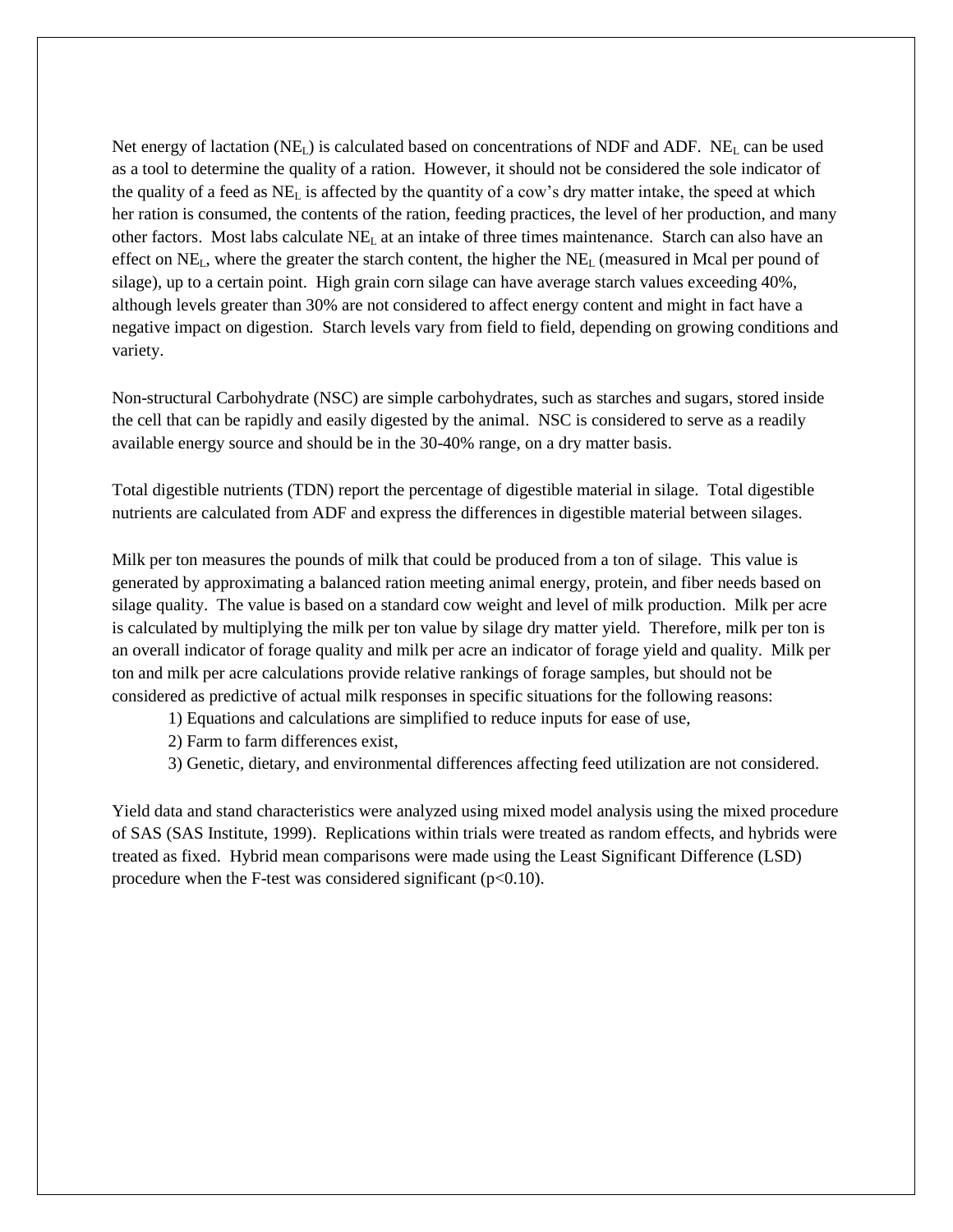Variations in yield and quality can occur because of variations in genetics, soil, weather, and other growing conditions. Statistical analysis makes it possible to determine whether a difference among hybrids is real or whether it might have occurred due to other variations in the field. At the bottom of each table a LSD value is presented for each variable (i.e. yield). Least Significant Differences (LSDs) at the 0.10 level of significance are shown. Where the difference between two hybrids within a column is equal to or greater than the LSD value at the bottom of the column, you can be sure that for 9 out of 10 times, there is a real difference between the two hybrids. Hybrids that were not significantly lower in performance than the highest hybrid in a particular column are indicated with an asterisk. In the example

below, hybrid C is significantly different from hybrid A but not from hybrid B. The difference between C and B is equal to 1.5, which is less than the LSD value of 2.0. This means that these hybrids did not differ in yield. The difference between C and A is equal to 3.0, which is greater than the LSD value of 2.0. This means that the yields of these hybrids were significantly different from one another.

| <b>Hybrid</b> | Yield  |
|---------------|--------|
| A             | 6.0    |
| B             | $7.5*$ |
| €             | $9.0*$ |
| LSD           | 2.0    |

## **RESULTS**

Weather data was recorded with a Davis Instrument Vantage PRO2 weather station, equipped with a WeatherLink data logger at Borderview Research Farm in Alburgh, VT. In general, the spring and summer months were wetter than normal with an additional 6.44 inches (Table 4). The fall months however were drier than normal with 3.91 fewer inches of precipitation. In addition, temperatures were relatively normal throughout the season with the exception of October which was 6.8 degrees above normal producing 69 additional Growing Degree Days (GDDs). There were an accumulated 2,241 GDDs at a base temperature of 50 degrees Fahrenheit (May-September). This was 40 less than the historical 30 year average for May-September.

| Alburgh, VT                               | April  | May  | June | July   | August | September | October |
|-------------------------------------------|--------|------|------|--------|--------|-----------|---------|
| Average temperature $({}^{\circ}F)$       | 43.0   | 57.4 | 66.9 | 69.7   | 67.6   | 60.6      | 55.0    |
| Departure from normal                     | $-1.8$ | 1.0  | 1.1  | $-0.9$ | $-1.2$ | 0.0       | 6.8     |
|                                           |        |      |      |        |        |           |         |
| Precipitation (inches)                    | 4.34   | 4.90 | 6.09 | 5.15   | 3.98   | 1.33      | 2.00    |
| Departure from normal                     | 1.52   | 1.45 | 2.40 | 1.00   | 0.07   | $-2.31$   | $-1.60$ |
|                                           |        |      |      |        |        |           |         |
| Growing Degree Days (base $50^{\circ}$ F) | 16     | 238  | 501  | 613    | 550    | 339       | 69      |
| Departure from normal                     | 16     | 40   | 27   | $-27$  | $-31$  | 21        | 69      |

#### **Table 4. 2014 weather data for Alburgh, VT.**

Based on weather data from a Davis Instruments Vantage Pro2 with WeatherLink data logger. Historical averages are for 30 years of NOAA data (1981-2010) from Burlington, VT.

The average dry matter content of the short season corn silage trial was 42.4% (Table 5). The variety SW3754RR from Seedway had the lowest dry matter at 34.1%. The average yield at 35% dry matter for the trial was 21.0 tons per acre. The highest yielding variety was Mycogen's TMF2R196 which yielded 26.0 tons per acre. Other varieties including SW2901L, DKC 39-07, DKC 44-13, 10-92 LFY, EX4548, and EX0174 all yielded above 24 tons per acre. It is interesting to note that our highest yielding variety had a significantly lower population than many other varieties in the trial. In addition, the lowest yielding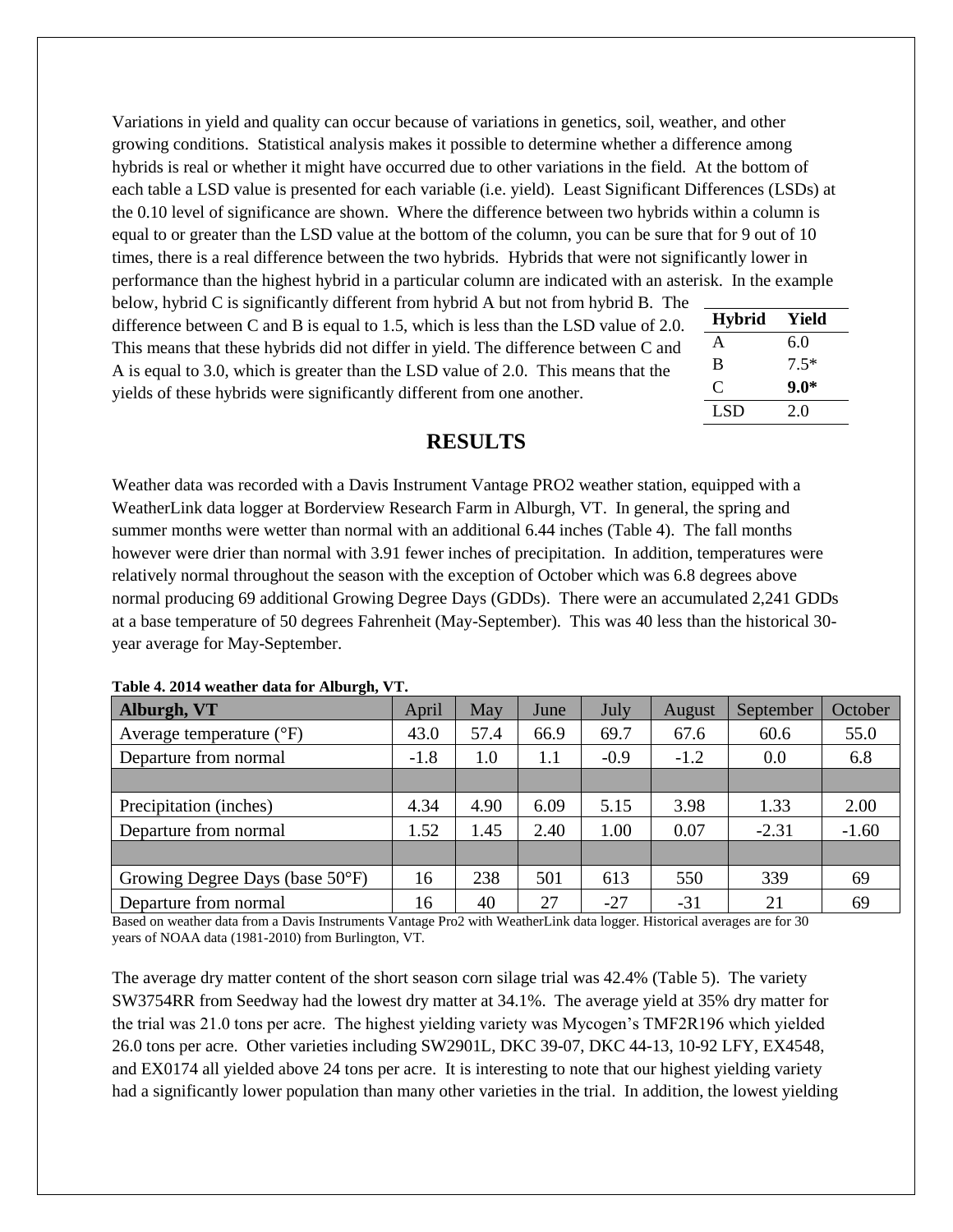varieties actually did not statistically differ in population from the varieties with the highest populations. Corn borer and corn rootworm damage was noted in some plots and is represented as the percentage of the population that was affected. Corn borer damage did not significantly differ between varieties. Corn rootworm damage was observed at a statistically significant level between varieties. The variety 10- 92LFY had statistically more corn rootworm damage than any other variety. Despite this, 10-92LFY was one of the varieties with the lowest dry matter, highest yields, and highest plant populations.

| <b>Variety</b>    | RM | <b>Corn Borer</b> | <b>Corn Rootworm</b> | <b>Harvest</b><br>$\mathbf{DM}$ | Yield 35%<br>DM | Population              |
|-------------------|----|-------------------|----------------------|---------------------------------|-----------------|-------------------------|
|                   |    | % plants damaged  | % plants damaged     | $\%$                            | tons $ac^{-1}$  | plants ac <sup>-1</sup> |
| 10-92 LFY         | 92 | 0.3               | 16.5                 | $38.1*$                         | $24.7*$         | 24757*                  |
| DKC 34-82         | 84 | 0.0               | $0.0*$               | 41.1                            | 18.9            | 23450                   |
| DKC 38-04         | 88 | 0.0               | $0.0*$               | 41.6                            | $23.3*$         | 24829*                  |
| DKC 39-07         | 89 | 0.0               | $0.0*$               | 41.5                            | $25.0*$         | 24248*                  |
| DKC 39-27         | 89 | 0.0               | $0.0*$               | 41.3                            | 21.5            | 24248*                  |
| DKC 41-32         | 91 | 0.0               | $0.0*$               | 40.5                            | $22.3*$         | 26789*                  |
| DKC 42-36         | 92 | 0.0               | $0.0*$               | 38.9                            | $22.6*$         | 26935                   |
| DKC 43-10         | 93 | 0.0               | $0.0*$               | 39.6                            | $23.0*$         | 22070                   |
| DKC 44-13         | 94 | 0.0               | $0.0*$               | 42.6                            | $24.8*$         | 23014                   |
| EX0174            | 90 | 1.6               | $3.6*$               | $37.6*$                         | $24.4*$         | 25192*                  |
| EX4548            | 95 | 0.0               | $1.2*$               | 44.2                            | $24.7*$         | 22579                   |
| N20Y-3220         | 85 | 0.0               | $0.0*$               | 53.7                            | 12.5            | 24321*                  |
| N29T-3220         | 91 | 0.0               | $0.0*$               | 51.8                            | 15.1            | 22942                   |
| P8639AM           | 86 | 0.0               | $0.0*$               | 44.9                            | 21              | 24321*                  |
| P9188AMX          | 91 | 0.3               | $0.0*$               | 40.4                            | 21.9            | 24539*                  |
| SG1922-3011       | 84 | 0.0               | $0.0*$               | 50.7                            | 13.9            | 25265*                  |
| SH2642-3111       | 90 | 0.0               | $0.0*$               | 54.2                            | 12.5            | 23958*                  |
| SI3232-3110       | 95 | 0.0               | $0.0*$               | 56.2                            | 17.2            | 24902*                  |
| SW1964GT          | 77 | 0.0               | $0.0*$               | 43.2                            | 19.5            | 19166                   |
| SW1994GT          | 80 | 0.0               | $0.0*$               | 41.4                            | 20.2            | 22579                   |
| SW2901L           | 88 | 0.0               | $0.0*$               | 39.5                            | $25.5*$         | 20183                   |
| <b>SW3254RR</b>   | 90 | 0.6               | 7.4                  | 37.9*                           | 20.5            | 23159                   |
| <b>SW330IL</b>    | 93 | 0.3               | $4.8*$               | $38.5*$                         | 23.9*           | 24974*                  |
| <b>SW3754RR</b>   | 93 | 0.0               | $4.7*$               | 34.1                            | 21.8            | 21272                   |
| T21115RR          | 89 | 0.0               | $0.0*$               | 38.7                            | 19.7            | 25846*                  |
| TA304-02ND        | 89 | 0.0               | $4.4*$               | 38.8                            | $22.0*$         | 25991*                  |
| TA333-28          | 91 | $0.0\,$           | $0.0*$               | $35.1*$                         | 21.9            | 20110                   |
| TMF2Q309          | 91 | 0.0               | $0.0*$               | 39.6                            | 18.6            | 23087                   |
| <b>TMF2R196</b>   | 85 | 0.0               | 0.0                  | 42.5                            | 26              | 22942                   |
| LSD (0.10)        |    | <b>NS</b>         | 6.77                 | 4.6                             | 4.13            | 3405                    |
| <b>Trial Mean</b> |    | 0.1               | 1.5                  | 42.4                            | 21              | 23713                   |

**Table 5. Harvest characteristics of short season corn silage varieties – Alburgh, VT, 2014.**

Treatments indicated in **bold** had the top observed performance.

\* Varieties that did not perform significantly lower than the top performing variety in a particular column are indicated with an asterisk.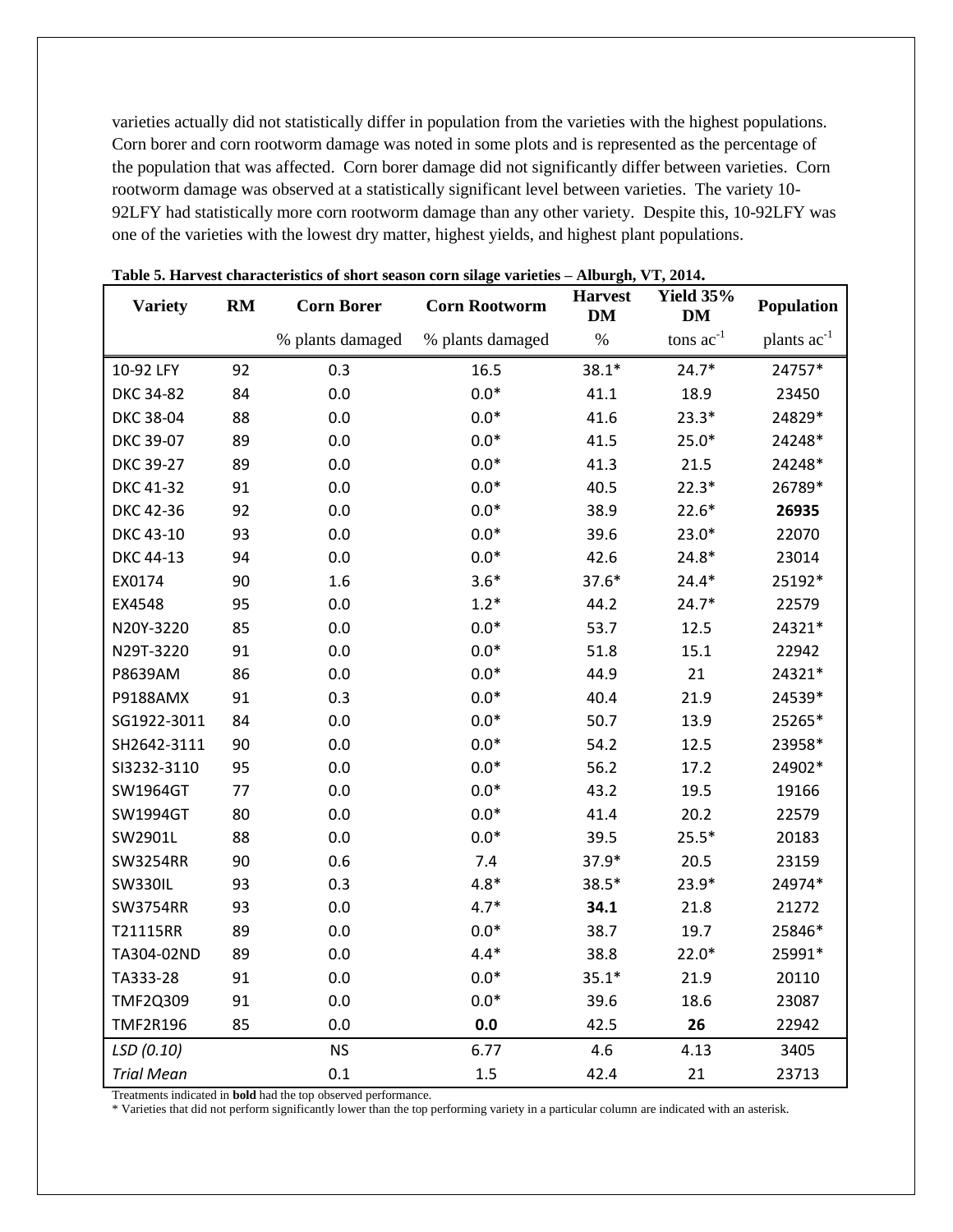All forage quality characteristics varied statistically across varieties (Table 6). The variety SW3301L had the highest protein content of 8.7%. However, this did not differ statistically from DKC 39-27, SW3754RR, SW1964GT, or DKC 41-32. The variety DKC 43-10 was the top performer in ADF  $(22.2\%)$ , NDF (39.7%), Starch (42.8%), NSC (44.3), TDN (73.1%), NE<sub>L</sub> (0.72Mcal lb<sup>-1</sup>), and milk per ton  $(3444 \text{ lbs. ton}^{-1})$ . This variety also did not differ from the top performer in milk per acre. The variety TMF2R196 had the highest potential milk per acre of all varieties in the trial  $(30,463 \text{ lbs acre}^{-1})$ .

**Table 6. Forage quality of 29 short season corn silage varieties - Alburgh, VT, 2014.**

| <b>Variety</b>   | <b>RM</b> | <b>Forage quality characteristics</b> |              |            |                      |               |            | <b>Milk</b> |                 |                                     |                      |
|------------------|-----------|---------------------------------------|--------------|------------|----------------------|---------------|------------|-------------|-----------------|-------------------------------------|----------------------|
|                  |           | CP                                    | <b>ADF</b>   | <b>NDF</b> | <b>NDFD</b>          | <b>Starch</b> | <b>NSC</b> | <b>TDN</b>  | NE <sub>L</sub> | $\mathop{\text{ton}}\nolimits^{-1}$ | $\mathrm{acre}^{-1}$ |
|                  |           | % of<br>DM                            | $%$ of<br>DM | % of<br>DM | $%$ of<br><b>NDF</b> | $\%$          | $\%$       | $\%$        | Mcal $lb^{-1}$  | <b>lbs</b>                          | <b>lbs</b>           |
| 10-92 LFY        | 92        | 7.2                                   | 27.7         | 49.0       | 43.1                 | 30.9          | 32.9       | 69.4        | 0.68            | 3160                                | 27298*               |
| <b>DKC 34-82</b> | 84        | 7.1                                   | $24.6*$      | 44.7*      | 43.9                 | $38.1*$       | 39.9*      | 70.8*       | $0.70*$         | 3269*                               | 21696                |
| DKC 38-04        | 88        | 7.1                                   | 24.8*        | 44.5*      | 43.9                 | 37.9*         | 39.7*      | $71.3*$     | $0.70*$         | 3310*                               | 27107*               |
| DKC 39-07        | 89        | 7.2                                   | 26.7         | 47.8       | 43.0                 | 33.9          | 35.6       | 69.1        | 0.68            | 3143                                | 27388*               |
| DKC 39-27        | 89        | $8.0*$                                | 25.6         | 45.4       | 44.3                 | 34.7          | 36.3       | 70.2        | 0.69            | 3223                                | 24373                |
| DKC 41-32        | 91        | $7.8*$                                | 26.0         | 47.2       | 42.9                 | 32.5          | 34.0       | 68.4        | 0.67            | 3087                                | 23971                |
| DKC 42-36        | 92        | 7.6                                   | 25.4         | 45.0       | 44.0                 | 35.5          | 37.3       | 70.2        | 0.69            | 3224                                | 25527*               |
| DKC 43-10        | 93        | 7.2                                   | $24.7*$      | 44.2*      | 43.3                 | $37.6*$       | 39.1*      | $70.8*$     | $0.70*$         | 3264*                               | 26235*               |
| DKC 44-13        | 94        | 7.6                                   | $22.2*$      | $39.7*$    | 44.7                 | 42.8*         | 44.3*      | $73.1*$     | $0.72*$         | 3444*                               | 29885*               |
| EX0174           | 90        | 6.9                                   | $23.3*$      | $41.2*$    | 44.2                 | $42.5*$       | $44.1*$    | 73.0*       | $0.72*$         | 3437*                               | 29383*               |
| EX4548           | 95        | 7.6                                   | 24.7*        | 43.3*      | 44.4                 | $37.8*$       | 39.3*      | $72.3*$     | $0.71*$         | 3381*                               | 29289*               |
| N20Y-3220        | 85        | 6.8                                   | $23.2*$      | 45.2       | 41.4                 | 39.2*         | $40.5*$    | 69.6        | 0.68            | 3173                                | 15832                |
| N29T-3220        | 91        | 6.8                                   | $24.1*$      | 46.7       | 40.4                 | $37.0*$       | 38.3*      | 68.3        | 0.67            | 3071                                | 15299                |
| P8639AM          | 86        | 6.3                                   | 25.6         | 46.0       | 43.5                 | 38.8*         | $40.0*$    | $71.0*$     | $0.70*$         | 3286*                               | 23839                |
| P9188AMX         | 91        | 7.1                                   | $24.4*$      | 43.1*      | 44.3                 | 39.9*         | $41.4*$    | 71.9*       | $0.71*$         | 3348*                               | 25718*               |
| SG1922-3011      | 84        | 6.3                                   | 25.9         | 50.6       | 40.7                 | 33.5          | 35.2       | 67.0        | 0.65            | 2975                                | 16307                |
| SH2642-3111      | 90        | 6.1                                   | 26.5         | 50.8       | 42.0                 | 33.7          | 35.8       | 67.6        | 0.66            | 3020                                | 13335                |
| SI3232-3110      | 95        | 6.4                                   | 27.6         | 50.2       | 41.7                 | 33.7          | 35.3       | 67.9        | 0.66            | 3043                                | 15638                |
| SW1964GT         | 77        | $7.9*$                                | $23.5*$      | 43.4*      | 43.9                 | 37.8*         | 39.4*      | $71.9*$     | $0.71*$         | 3355*                               | 22927                |
| SW1994GT         | 80        | 7.1                                   | 25.6         | 45.4       | 44.0                 | $37.0*$       | 38.8*      | $71.4*$     | $0.70*$         | 3311*                               | 23441                |
| SW2901L          | 88        | 6.6                                   | 29.0         | 48.3       | 43.9                 | 32.9          | 35.0       | 70.1        | 0.69            | 3213                                | 28667*               |
| <b>SW3254RR</b>  | 90        | 6.5                                   | 26.6         | 46.6       | 43.3                 | $37.0*$       | 38.3*      | $70.5*$     | $0.70*$         | 3249*                               | 22758                |
| SW330IL          | 93        | 8.7                                   | 26.2         | 45.0       | 46.1                 | 32.5          | 34.6       | $72.0*$     | $0.71*$         | 3364*                               | 28089*               |
| <b>SW3754RR</b>  | 93        | $8.0*$                                | 26.6         | 44.7*      | 44.7                 | 35.2          | 36.8       | $72.3*$     | $0.72*$         | 3389*                               | 25870*               |
| T21115RR         | 89        | 7.5                                   | $25.1*$      | 44.4*      | 44.8                 | 36.3          | 38.9*      | $71.7*$     | $0.71*$         | 3343*                               | 23040                |
| TA304-02ND       | 89        | 7.1                                   | 28.1         | 49.6       | 43.4                 | 32.7          | 34.3       | 69.0        | 0.68            | 3135                                | 24117                |
| TA333-28         | 91        | 7.6                                   | 26.5         | 46.5       | 44.0                 | 33.3          | 35.2       | $70.6*$     | $0.70*$         | 3258*                               | 25011                |
| <b>TMF2Q309</b>  | 91        | 6.9                                   | $23.6*$      | 43.7*      | 43.2                 | $40.8*$       | $42.2*$    | $71.0*$     | $0.70*$         | 3282*                               | 21479                |
| <b>TMF2R196</b>  | 85        | 6.6                                   | 22.9*        | 42.7*      | 43.9                 | $42.3*$       | 44.0*      | 71.9*       | $0.71*$         | 3348*                               | 30463*               |
|                  |           |                                       |              |            |                      |               |            |             |                 |                                     |                      |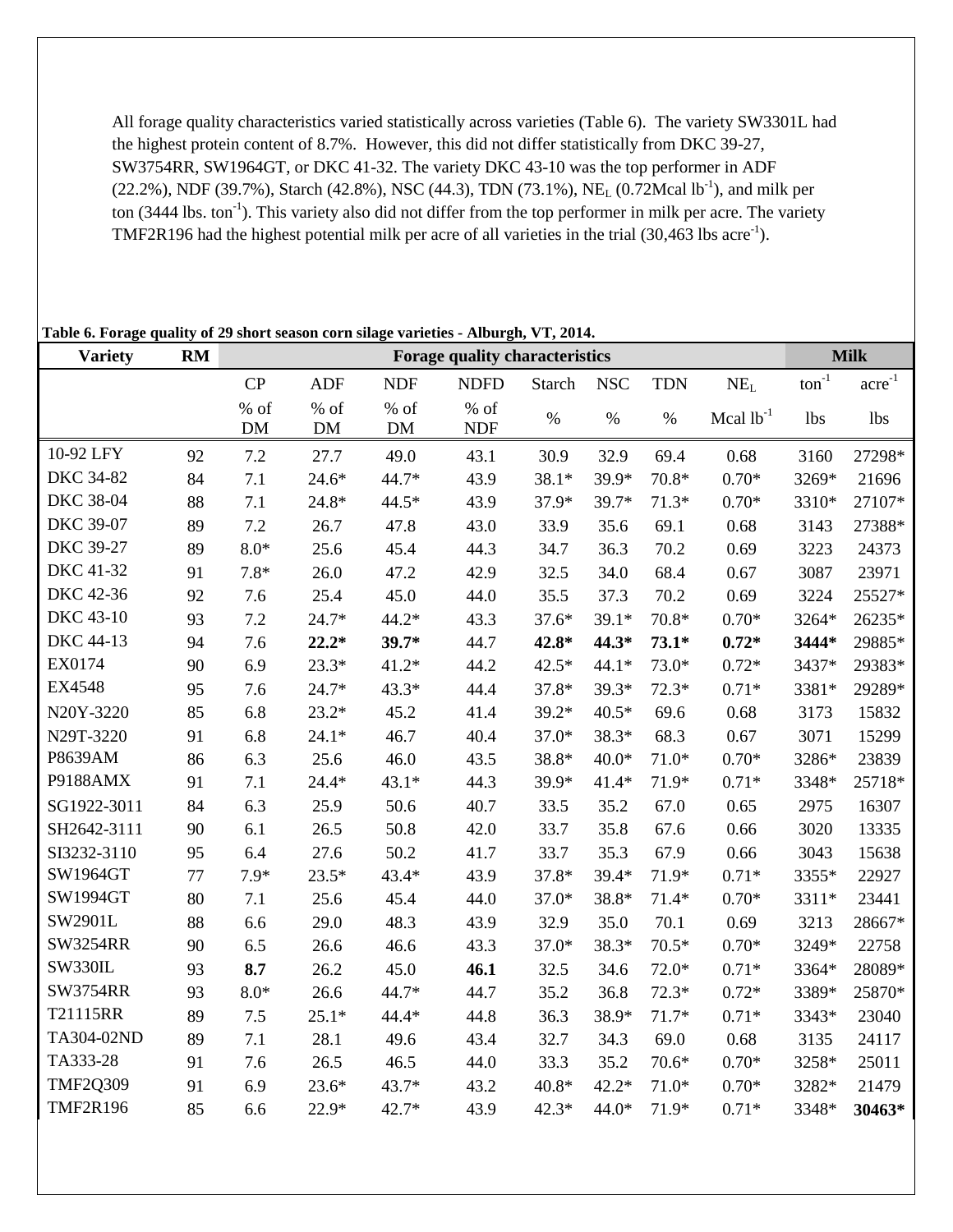| LSD(0.10)                                                                                                       | 0.96 | 3.09 | 5.21 | 1.12 | 6.13 | 5.98 | 2.71 | 0.03 | 209  | 5090  |
|-----------------------------------------------------------------------------------------------------------------|------|------|------|------|------|------|------|------|------|-------|
| Trial Mean                                                                                                      |      | 25.4 | 45.7 | 43.5 | 36.5 | 38.2 | 70.5 | 0.69 | 3245 | 23930 |
| the contract of the contract of the contract of the contract of the contract of the contract of the contract of |      |      |      |      |      |      |      |      |      |       |

Treatments indicated in **bold** had the top observed performance.

\* Varieties that did not perform significantly lower than the top performing variety in a particular column are indicated with an asterisk.

Figure 1 displays the relationship between milk per ton and milk per acre for varieties trialed in Alburgh, VT. The dotted lines dividing the figure into four quadrants represent the mean milk per ton and acre for the location. Hybrids that fall above or to the right of the lines performed better than the average, and hybrids below or to the left of the lines performed below average. Most of the varieties performed above the average in yield or quality, if not both. Varietal selection should be based on the goals of the farm as well as data compared from multiple sites and years.



**Figure 1. Relationship between milk per ton and milk per ac-1 for short season corn silage varieties grown in Alburgh, VT.** *Dotted lines represent the mean milk per ton-1 and milk per ac-1 .*